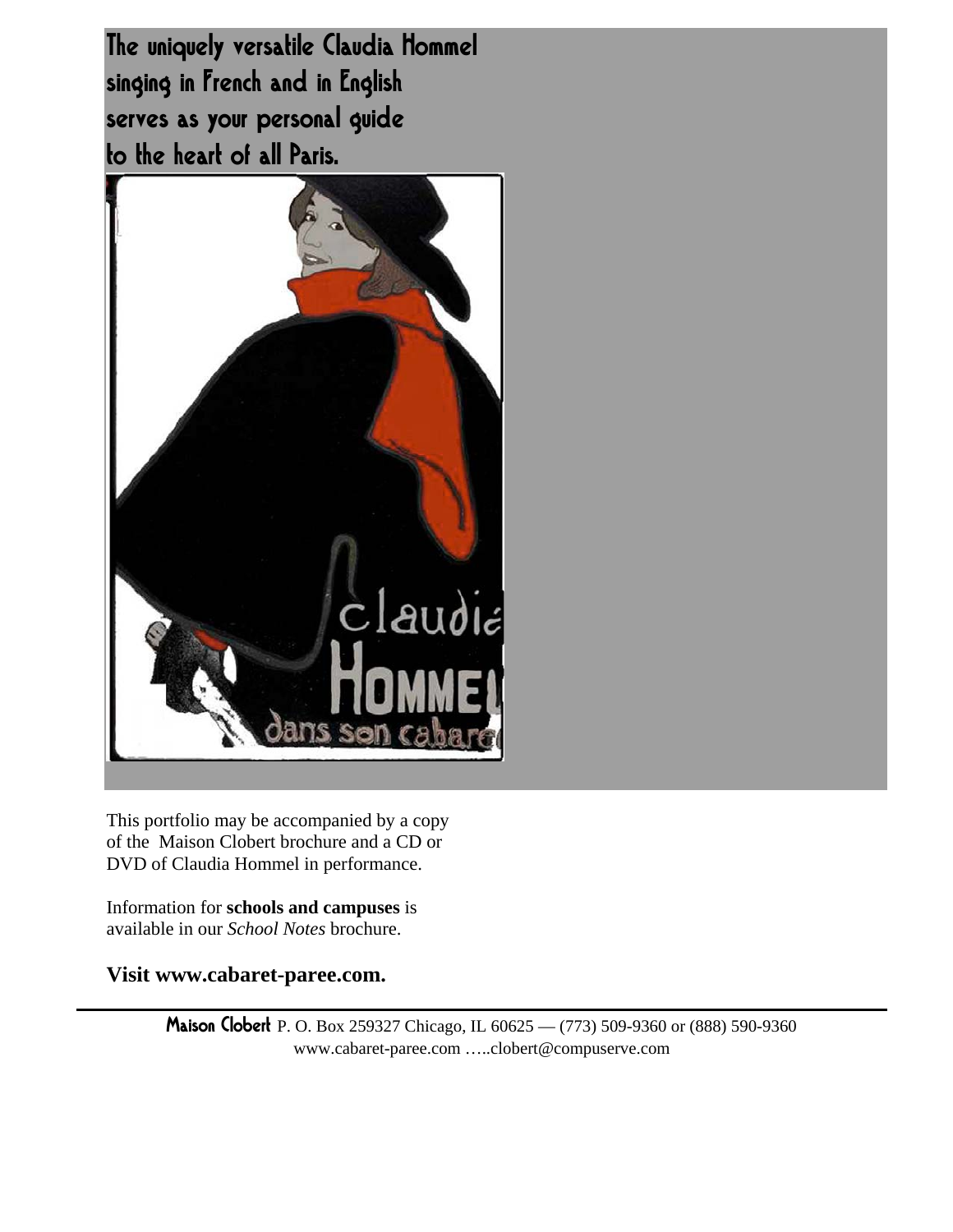# SINGER/ACTRESS... CLAUDIA HOMMEL

A favorite from the Club at Chicago Symphony Center to the Frick Center in Pittsburgh, actor/singer Claudia Hommel makes solo appearances, performs in quartet, and teaches master classes—from New York City to California, from Paris to New Orleans.

Adept at creating character and drama, her solo programs include **Romance Language: French songs for lovers; French Impressions** (featuring Fauré, Chabrier, Satie, Canteloube); **Paris in the Jazz Age** (1900– 1940); and **Souvenirs of Paris, 1950,** with pianist, accordionist, jazz and chamber ensembles. Described as a "bit of Audrey Hepburn, with something of Ginger Rogers, Leslie Caron, Maurice Chevalier and ...Air Jordan," Claudia "will make you want to dance along the Seine."

Combining classical song and jazz, she has developed and toured with leading jazz musicians from Chicago and Paris**, the Jazz Fauré Project**—"French Impressionism meets American jazz".

Born in Paris, raised in Detroit, and seasoned in New York City, Claudia Hommel now resides in Chicago. Since 1995, she has worked closely with members of the American Association of Teachers of French and of the Music Educators National Conference to bring Parisian cabaret programs to college, middle and high school students of French, social studies, theatre and music.

At home on concert and theater stages, she has worked with directors Jiri Zizka, Alvin Epstein, Rhoda Levine and Christopher Alden. Actor/director Alvin Epstein says of his protégé: "Claudia is a gifted and uniquely versatile artist, with a wide range of roles demanding deep emotional commitment or zany satirical high-jinks and everything in between, with or without music."

A major influence and inspiration in Hommel's theater career was her study and friendship with the late performer Martha Schlamme and Ms. Schlamme's pianist and arranger Steven Blier (now co-director of New York Festival of Song).

Her theatrical roles include Young Nadya in Joshua Sobol's ADAM, Guenevere in CAMELOT, Elvira in BLITHE SPIRIT, Artie in Lee Blessing's ELEEMOSYNARY, and Hermia in A MIDSUMMER NIGHT'S DREAM, along with several Mozart and Menotti opera roles.

Claudia Hommel is a member of the Actors Equity Association, Screen Actors Guild and American Federation of Television and Radio Artists. She is a founding member of Chicago Cabaret Professionals (CCP), advocating the development of new audiences and venues for the art of cabaret. She tours with three other members of CCP as the Espresso—4 Voices.

> Maison Clobert P. O. Box 259327 Chicago, IL 60625 — (773) 509-9360 or (888) 590-9360 www.cabaret-paree.com E-mail: clobert@compuserve.com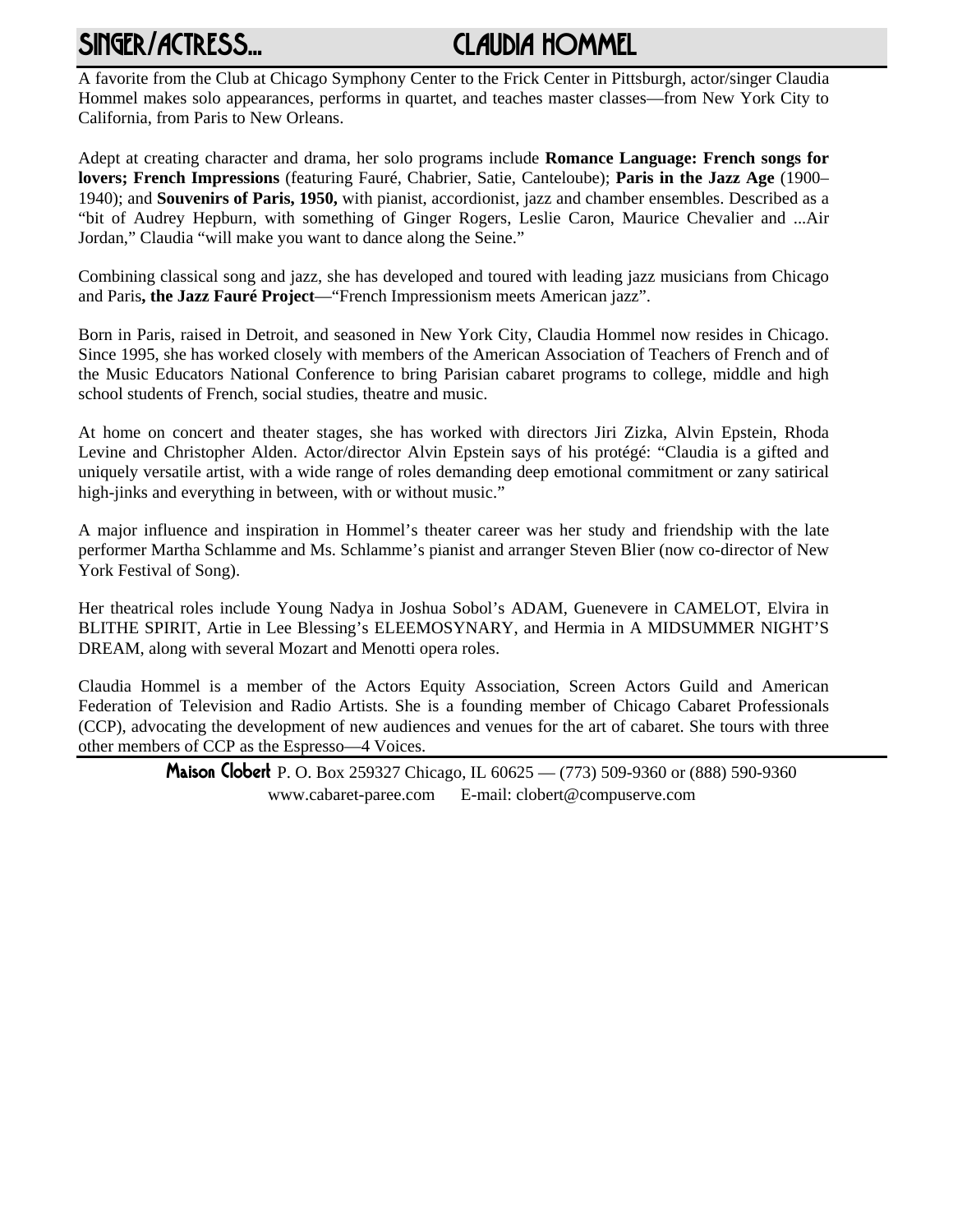# Audience members fall in love

Larry Gatlin, country-western singer: "Claudia, you are wonderful!"

Edith Baudoin, young nanny from France:

"It's like seeing Juliette Greco and the days of St. Germain-des-Près [the Latin Quarter]. This is my second time to see the show in two weeks."

Steve Eckardt, electrician: "I don't understand a word of French, but I sure understood every song. It was great!"

Vicente Herrera, Jr., auto mechanic: "Viva Claudia!"

Comments at the Illinois Council of Teachers of Foreign Languages.

"What a talented lady who integrates French culture and history in such a lively and exciting way …Although I had heard of Claudia Hommel, there was nothing like seeing her in person. …Refreshing and most enjoyable!"

Lincoln High School, Manitowoc, Wisconsin, student Ali Bendix:

"What a spectacular job Ms. Hommel did when she visited our school. Granted, our facilities are not as nice as some of the larger locations where she has performed, but she worked with what she had, leaving many of the students, including myself, amazed. Thank you so much for taking the time to visit us. You are an inspiration and wonderful asset to the performing and education industry! Merci beaucoup!"

Hauppauge High School, Long Island, student Stephen Damadeo

"The Cabaret was a fantastic experience. From 'La Vie en Rose' to 'Je Ne Regrette Rien' and 'Milord', Claudia Hommel and her pianist were fantastic beyond words. This is definitely something that should be done each year, because there is no better way to learn a language than to learn the songs and become part of it."

James Sherwood, Robinson High School, Robinson, Illinois:

"A stellar performance! … thank you for taking me to Paris along with you…I think that other high schools would enjoy your show just as much as I did. Do you ever think about touring the United States with your program?"

A new fan, Len Heine from an evening cabaret concert at Oak Forest High School "By the end of the performance I wanted to marry you!"-

From Anne Votava, a fan in her 80s, on listening to "Romance Language" "Please tell Claudia I knew many of the tunes and it put me in a real good mood. It made me decide to slip a glass of wine."

From Donald Wylie of Lake Forest:

"It was a pleasure to witness your Friday night performance at Gorton. The other artists, while all superb in their own ways, were the "usual suspects". We have an over supply of such. But not you! — "

#### **More reviews are posted at www.cabaret-paree.com.**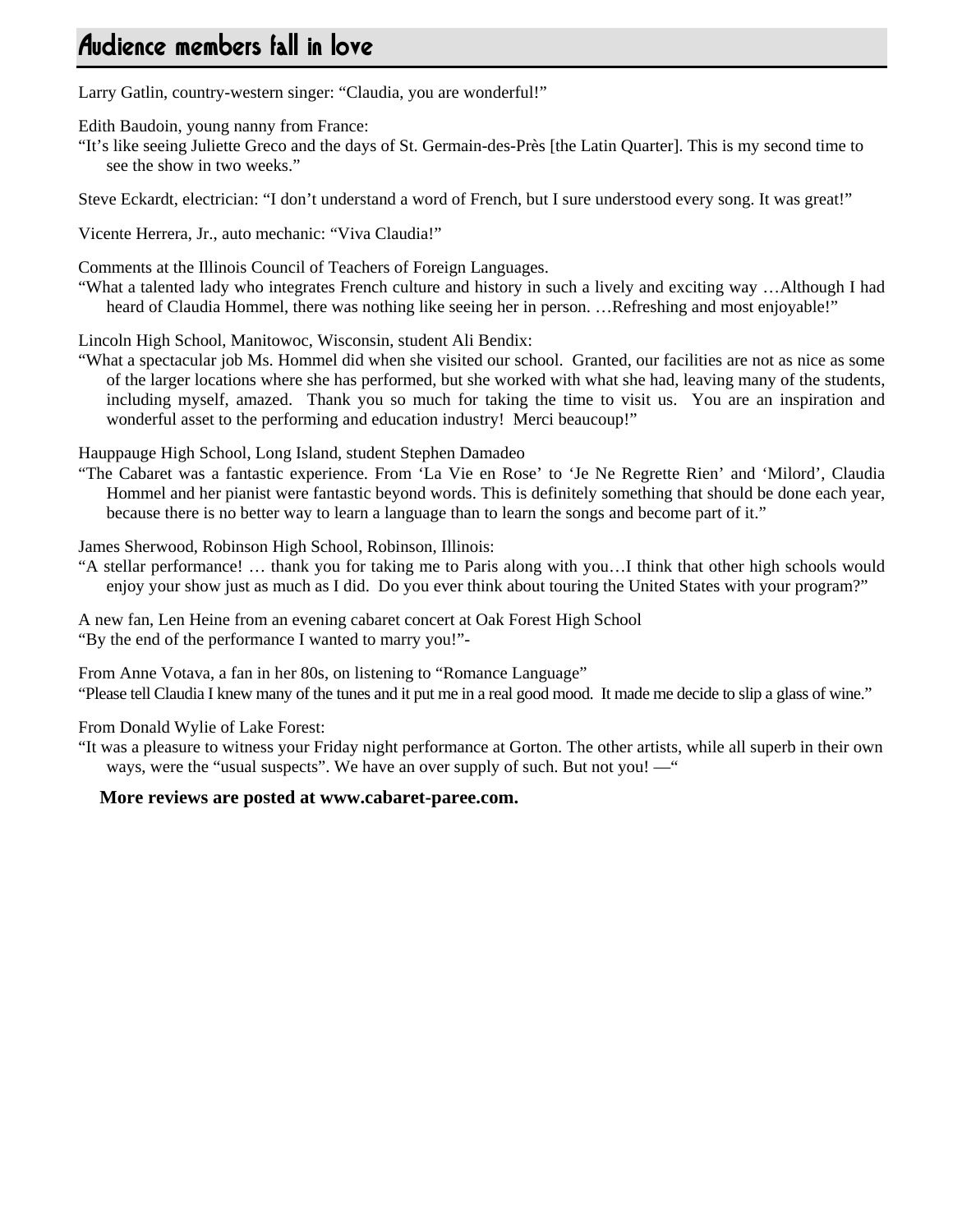# Presenters shout bravo!

# **Thallis Drake, Artistic Director of Musical Mondays of Milwaukee**

Between St. John's and Lake Park Friends, you've just added 500+ adoring fans to your list ~ and have totally spoiled the Musical Monday's audience for the rest of the summer. We're only half way through the concerts and everyone I've spoken with claims last evening the zenith of the series! Your gracious charm and first-rate showmanship won everybody's heart!!

# **Sue Martin, Frick Art Museum,** Pittsburgh

We have never heard such accolades from our *Music for Exhibitions* audience as we did last night and continuing today. Your performance was the best in our series. We were all transported to Paris, if just for a few hours.

# **Zoriana Siokalo, Michener Art Museum**

Entertaining and educational – a perfect combo! The audience was very appreciative. I hope to see you back at the Museum. *(And Claudia did return the next season!)*

# **Didier and Jane Lepauw for Parisian Salon Concerts, Lake Forest, Illinois**

Claudia is a love affair; she brings to mind a bit of Audrey Hepburn, with something of Ginger Rogers and Leslie Caron, Maurice Chevalier and ...Air Jordan. She is fresh, airborne.... To experience Claudia is to take off on a magical journey.

# **John Kvedaras, Club Manager for Symphony Center of Chicago**

I have found Claudia (and Johnny Frigo) to be consummate professionals dedicated to delivering the best of their craft. It was a pleasure from planning with us through execution of their performance. Our members and guests have continued to rave about that romantic evening when Claudia and Johnny brought them a welcome musical breeze right off the Seine. No one should miss this opportunity!

# **Corinne Seither Morrissey for Union League of Chicago Civic and Arts Foundation Dinner:**

Your performance absolutely made the evening. I am told this Ball set a new standard for fundraisers at the Club, and that fact is largely attributable to you. Merci, merci , merci beaucoup!"

## **Fred Jenkins, Executive Director Emeritus of the American Association of Teachers of French**

"On garde toujours un souvenir inoubliable de votre concert! Merci d'une presentation formidable." [Thank you for an unforgettable and stunning concert.]

# **John Blegen, former director of Glenview Public Library**

I was delighted to see the brief item on Claudia Hommel in the June 2002 *American Libraries*. Claudia performs at libraries! In fact, that's where I first saw her perform, at the Northbrook (IL) Public Library in a tremendous program evoking Paris in the Jazz Age with the wonderful jazz violinist, Johnny Frigo. The library's auditorium was jammed… I just wanted to add that I bought Claudia's most recent album "Romance Language" and have thoroughly enjoyed it -- great performances and a classy production (loved the booklet with the lyrics, too).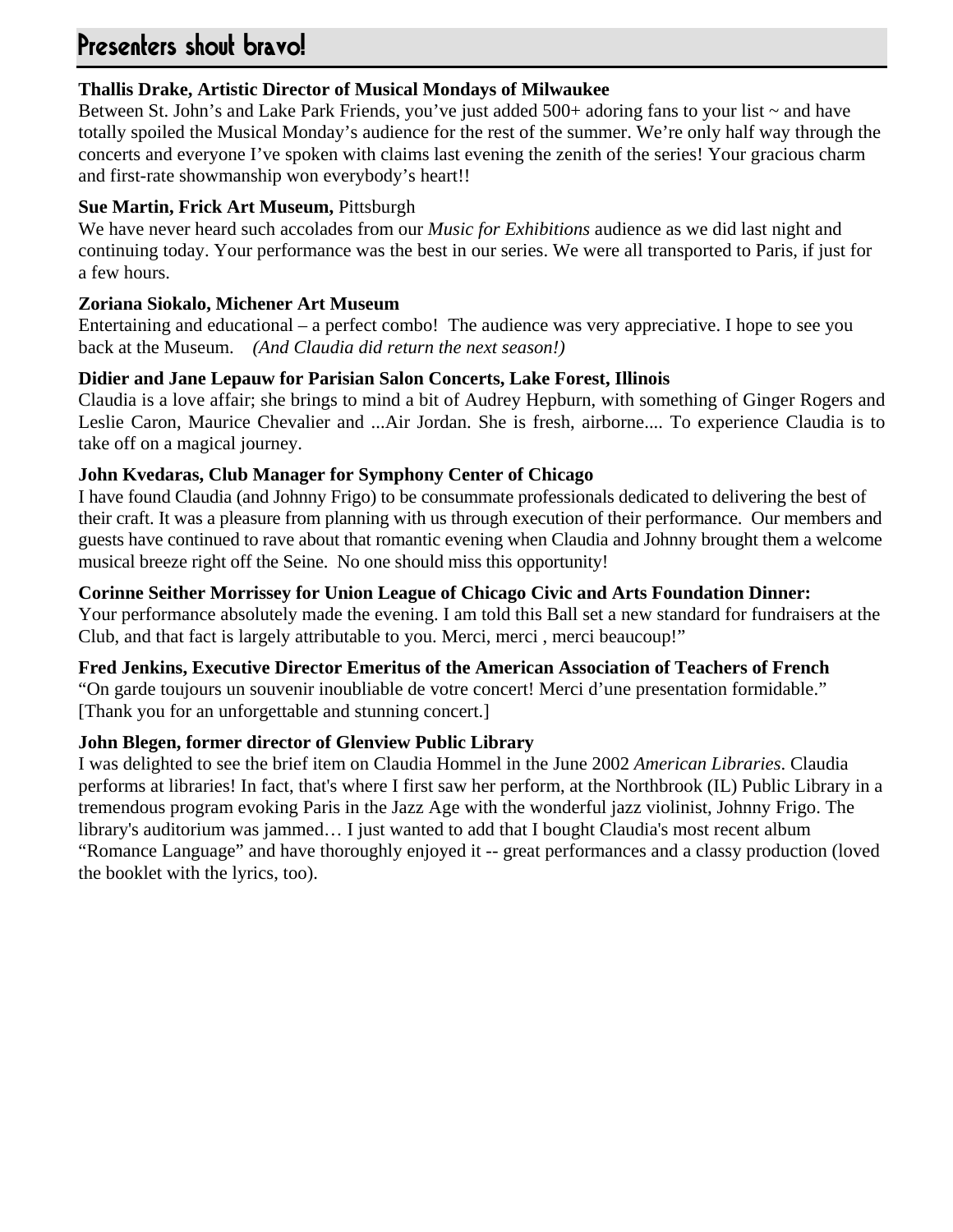**BOB MOREEN, piano**. Bob has been featured in virtually every type of entertainment venue as a soloist, accompanist and ensemble member. He has worked with such name entertainers as Dorothy Collins, Gisele McKenzie, and Peter Palmer. He has also accompanied performers such as Greta Keller, the Incomparable Hildegarde, Denise LeBrun and Shirley Jones, as well as a having long-time partnership with vocalist Kari Howard. The *Chicago Sun-Times* called him, "A special, eclectic piano player." In the *Chicago Tribune*, Howard Reich described him as, "An impressive singer in his own right…the complete entertainer". Bob's theatrical credits include work with Chicago's Goodman Theatre (*Pal Joey; Guys and Dolls*) and the Body Politic (*The Decline and Fall of the Entire World as Seen through the Eyes of Cole Porter*). Bob is a founding member of Chicago Cabaret Professionals and performs regularly in the Chicago area.

**DJULA MILOSAVLJEVIC, accordionist.** Hailing from Belgrade, Djula has won Yugoslavia's National and International Awards for Music. His virtuoso performances have been seen throughout Europe, the United States and Australia. For twenty years, he was featured on Belgrade television. He can be heard in Chicago with the gypsy jazz ensemble Swing Gitan and the traditional gypsy Balkan Romalen Ensemble also featuring Djula's son Danilo on violin. The New City weekly hailed Danilo and Djula as one of Chicago's best cultural highlights in their 2003 roundup.

**JIM COX, bass,** grew up in Champaign, Illinois where he received his BA in music from the University of Illinois. Between 1979-82 he toured with Earl "Fatha" Hines and settled in Chicago where he is playing live music of all types, teaching and recording. He works regularly with Marian McPartland, Rosemary Clooney, Michael Feinstein and Judy Roberts in the Midwest. He has also played with Phil Woods, Red Rodney, Ben Vereen, Cheri Lewis, and Harry Belafonte. He has performed at the North Sea Jazz Festival three times. He has taught at Illinois Benedictine College, North Central College, College of DuPage, and is currently adjunct faculty at DePaul University.

**Singer/pianist, ELIZABETH DOYLE** was the magnet for many years to Chicago's famed Pump Room, the Metropole at the Fairmont, Catch 35, the Swiss Grand, Convito Italiano, and the Drake Hotel's Coq d'Or (alternating with Bob Moreen). Whether solo piano, piano and vocals, or in ensemble settings, she has been in demand at Navy Pier, McCormick Place, the Racquet Club, the Ritz Hotel, the Four Seasons, the Union League Club, the Standard Club, the Metropolitan Club and many other Chicago area venues. She has performed her French program for the Bureau of French Tourism, Air France, the Evanston Chamber of Commerce and the Montreal Bureau of Tourism. Elizabeth was a participant at the 1999 Eugene O'Neill Cabaret Symposium and the Sundance/Johnny Mercer Weekend August 2004. As a composer, she is an ASCAP Plus Award winner in 2003, 2004 and 2005, with songs featured in the Chicago Humanities Festival 2003 and the New York MAC/ASCAP new music showcase 2001 and 2005. Her full-length musicals "Fat Tuesday," "Alice In Analysis", "The Virginian" and "Sleepy Hollow" have been produced in Illinois, California, Michigan, Iowa and Minnesota. Founding member of Chicago Cabaret Professionals.

**ISHAM "RUSTY" JONES, drums,** got his start in Chicago with Judy Roberts, then played six years with George Shearing and off and on with Marian McPartland. His biggest life inspirations have been pianist Bill Evans, the writer Ayn Rand and comedian Jonathan Winters. He likes foreign languages and karate (2nd degree black belt). He comes from a musical family that includes great-uncle Isham Jones, the famous bandleader and songwriter from the 20s and 30s.

**BOBBY SCHIFF** is one of Chicago's premiere jazz pianists. Signature jazz pianists like Bill Evans, Oscar Peterson and Gene Harris have greatly influenced Bobby's playing, especially in his soaring improvisations with his own Jazz Trio or accompanying jazz and cabaret vocalists. On the Chicago and Los Angeles music scenes for over 35 years, Bobby Schiff has led orchestras and bands, performed on piano and keyboards, directed, composed and arranged for and with the best. Mel Torme, Peggy Lee, Bobby Rydell and Ruth Pointer, are just a few of the premiere entertainers and musicians he's worked with in the U.S. and internationally.

**DON STILLE, accordion,** "is an artist to be reckoned with," says Howard Reich of the *Chicago Tribune*. Hailing from St. Louis, Don has performed throughout the country with a long list of acclaimed jazz artists including Clark Terry, Red Holloway, Roy Hargrove, and Doc Severinsen. He was proclaimed Mainstream Jazz Pianist of the Year by the Twin Cities Jazz Society, was house pianist on NPR's "First House on the Right", and finalist in the Great American Jazz Piano Competition at Jacksonville, Florida. Don's other instrument of choice is the accordion. When performing at venues and festivals, it's usually there right next to the piano. His first CD *Aurora's Dance* is out of print, but a new one is on the way.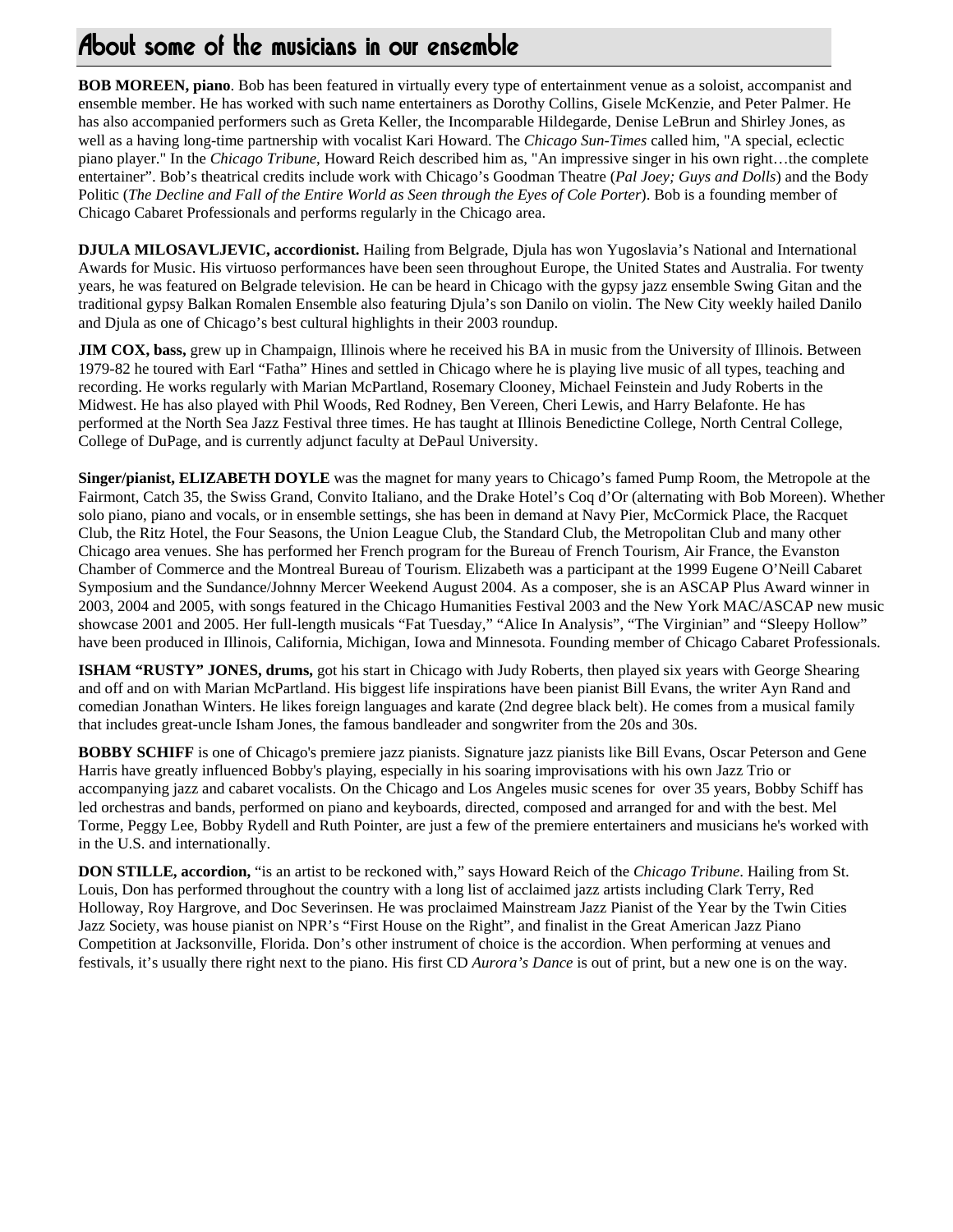# Highlights of programs from recent seasons

# **By type of venue:**

#### **NIGHT CLUBS, SALONS and RESTAURANTS**

BARRINGTON, IL: the Barrington Country Bistro holds a feast for all the great fêtes throughout the year: New Year's Eve, St. Valentine's Day, "April in Paris", the Bistro's anniversary in May, Bastille Day, Beaujolais Nouveau in November. Strolling serenades by Claudia and accordionist Don White.

CHICAGO: The Club at Symphony Center:

"Be enchanted by the Cabaret Night favorite, Claudia Hommel and her poetic renditions of French 'chansons' and romantic cabaret classics." Dinner and show.

CHICAGO: The HOTHOUSE presents the premiere of "The Jazz Fauré Project"

CHICAGO: MAXIM'S fine restaurant (The Nancy Goldberg International Center) for the Chicago Department of Cultural Affairs: "Meet Me at Maxim's: a Bastille Day celebration" featuring Johnny Frigo on violin. A Triumph! CLEVELAND HEIGHTS, OHIO: Nighttown Club with accordionist Chuck Kopp and return engagements with pianist Bob Moreen.

NEW YORK CITY: Triad Theatre, The JAZZ FAURÉ PROJECT

NEW YORK CITY: the East Village jazz club Detour, The JAZZ FAURÉ PROJECT

PARIS: "Souvenirs de Paris" at the Swan Bar, with Agnès Gorda at the piano.

SAINT LOUIS: Cookie's Jazz & More with Bob Moreen and members of the Don Smith Quintet

SIDNEY (Ohio): The Gateway Arts Council presents Claudia Hommel's "April in Paris: Music for Lovers!".

#### **OUTDOOR FESTIVALS**

Lancaster (Ohio) Festival: at the band shelter with accordionist Chuck Kopp.

Oak Park, Illinois: Claudia becomes a "street singer" to celebrate Downtown, with accordionist Djula Milo. Milwaukee: Bastille Day Festival, outdoor stage with accordionist Stas Venglevski

Milwaukee: Musical Mondays for Lake Park Friends with accordion and bass, and back by popular demand.

#### **WE LOVE MUSEUMS:**

Art Institute of Chicago: Detroit Institute of Arts Frick Art Museum, Pittsburgh, PA Louisiana State Museum, New Orleans James A. Michener Museum of Art, Doylestown, PA Montgomery Art Museum, AL Musée de Montmartre, Paris Toledo Museum of Art Vero Beach Museum of Art, Florida

# **AND WE LOVE LIBRARIES:**

DES PLAINES PUBLIC LIBRARY HAROLD WASHINGTON LIBRARY, Chicago HOMEWOOD LIBRARY (Illinois): JOHNSBURG PUBLIC LIBRARY (Illinois) MANSFIELD RICHLAND County (Ohio) Library NAPERVILLE PUBLIC LIBRARY (Illinois) NORTHBROOK PUBLIC LIBRARY (Illinois) OAK LAWN PUBLIC LIBRARY (Illinois)

#### **COMMUNITY CONCERTS:**

AMERY, WISCONSIN: day and evening performances for Amery High School and community ANN ARBOR, MI: the Kerrytown Concert House presents The Jazz Fauré Project CHICAGO ACCORDION CLUB goes Parisian

CHICAGO CULTURAL CENTER: The Randolph Street Café Lunch-break series

CHICAGO LOOPTOPIA -- Chicago's "nuit blanche" -- making music till midnight at the Art Institute

GREEN LAKE, WISCONSIN: Green Lake Festival of Music presents

IRONWOOD, MI: The historic Ironwood Theatre presents Espresso-4 Voices

LAKE FOREST, IL: The Gorton Center

LOMBARD, IL: Maple Street Chapel Preservation Society

MORTON GROVE, IL: For the Senior Center

NILES, IL: The Senior Center

NAPERVILLE, IL: Claudia sings in Chinese and French for "East Meets West" at North Central College PALOS PARK, Illinois at the Center Foundation celebrates Valentine's Day with Claudia's trio year after year. PARIS, La Halle St. Pierre hosts the Jazz Fauré Project

PLYMOUTH, WI: Plymouth Arts Center presents Claudia's cabaret at the tavern Turner Hall

SAINT JOSEPH, MI: Box Factory for the Arts presents its annual gala with "Souvenirs of Paris". SARASOTA, FL: The Artists Series presents *Under Paris Skies* with Claudia Hommel and Bob Moreen SCHUYLER COUNTY ARTS COUNCIL (Rushville, Illinois): "April in Paris"

TROY (Michigan): "Souvenirs of Paris" for the Troy and Mt. Clemens Community Concert Association,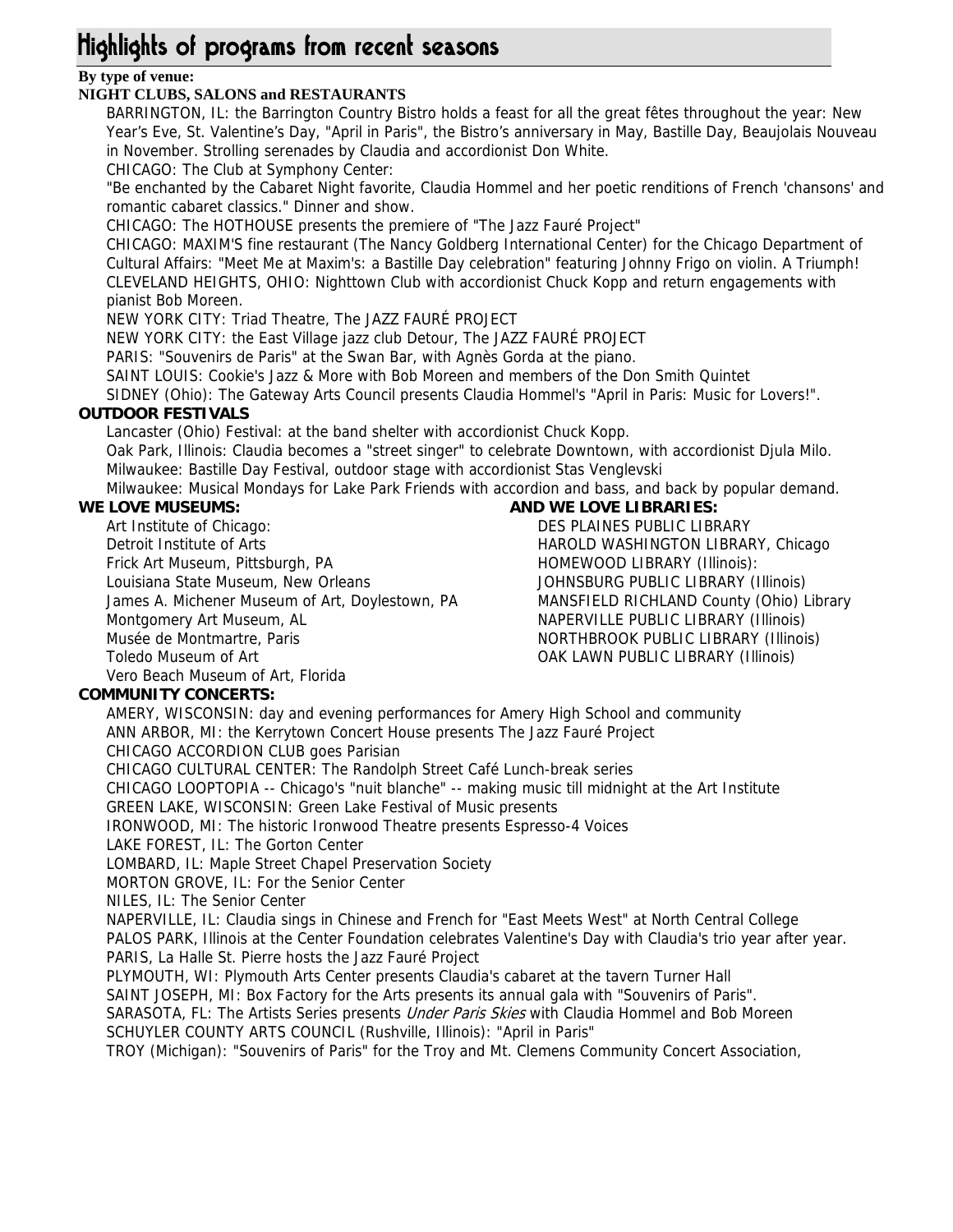# Highlights of programs -- continued

# **ORCHESTRAS**

NEWTOWN, PA: Newtown Chamber Orchestra presents an evening of French Impressionism in music and song. ELMHURST, IL: Elmhurst Symphony Orchestra presents "In the City of Lights" featuring Claudia as narrator and singer, a gala concert with photo projections.

### **STAGE PRODUCTIONS:**

ARLINGTON HEIGHTS, IL: The Metropolis Performing Arts Centre presents Claudia Hommel and the Cabaret-Paree sextet in the acclaimed Romance Language: French Songs for Lovers. Then again, Women of Paris. CHICAGO: Royal George Theatre

ELGIN, IL: O.P.E.R.A.'s French-inspired romp through the world of opera (with Solange Sior)

#### **COLLEGES & UNIVERSITIES: (see also Master Classes)**

CHARLOTTE, NC: Central Piedmont Literary Festival

Keynote presenter with two shows, Paris in the Jazz Age and Souvenirs of Paris, 1950

DARTMOUTH, MA: University of Massachusetts for the Boivin Center for French Language and Culture presents April in Paris with Claudia Hommel and pianist Bob Moreen.

DURHAM, NC: Duke University Fine Arts series presents *Souvenirs of Paris* with Claudia Hommel, pianist Bob Moreen and David DiGiuseppe on the accordion.

GREEN BAY, WI: University of Wisconsin, Green Bay, French Department presents a community concert HAMMOND, LA: Southeastern Louisiana University Foreign Languages Department presents a multi-lingual cabaret concert

PEORIA, IL: Bradley University presents "Paris in the Jazz Age" with local musicians sitting in

UNIVERSITY OF CHICAGO: International House and Smart Museum of Art in Chicago, Paris Center in France  **[Middle school and high school engagements galore, from California and Connecticut, to North Carolina and New York, and more in between. For specific referencces, please contact us.]**

# **CLINIC SESSIONS AND MASTER CLASSES (examples):**

Batavia, Illinois: Batavia High School master class

Chicago, Illinois: Columbia College voice students master class

Duke University: A session with Theatre Arts students

Elgin, Illinois: Larkin High School master class

Manitowoc, Wisconsin: Lincoln High School master classes

Neshaminy, PA: Neshaminy Middle School master class for Jazz Age day

Peoria, Illinois: "Songshop" clinic sessions for several annual Illinois Music Educators conferences.

Peoria, Illinois: Bradley University master classes for voice students

Rushville, Illinois: master classes at the high school

Webster Groves, MO: Webster University Music Department master class and seminar on the music "business" Sycamore, Illinois: Sycamore High School master classes

Ypsilanti, Michigan: Lincoln Middle School workshop with choir

#### **ALLIANCE FRANÇAISE AND OTHER FRANCOPHILE/FRANCOPHONE ASSOCIATIONS**

CHICAGO: The Alliance Française for jeudi en jazz" with the Jazz Fauré Project.

CHICAGO: The French American Chamber of Commerce celebrates Beaujolais Nouveau.

CHICAGO: Groupe Professionel Francophone at the Renaissance Hotel

CHICAGO: The Paris Committee of the Chicago International Sister Cities Program "Runway - Fashion gala" CLEVELAND: The French Heritage Society brings Bob Moreen and Claudia Hommel back for their annual celebration at the Nighttown Club.

CLEVELAND: The French American Chamber of Commerce celebrates Beaujolais Nouveau, as well.

DETROIT: The Alliance Française hosts dinner and cabaret show at the Detroit Scarab Club, for a repeat performance of "Souvenirs of Paris" with Bob Moreen and Claudia Hommel.

RALEIGH, NC: the Alliance Française presents Claudia Hommel and accordionist David DiGiuseppe at Meredith College.

WILMETTE, IL: North Shore Alliance Française luncheon concert with Bob Moreen at the piano **OUR FAVORITE BOUTIQUE:**

PALOS HEIGHTS: Mona & Co. engages Claudia and accordionist Don White at this cosy French boutique, for special occasions.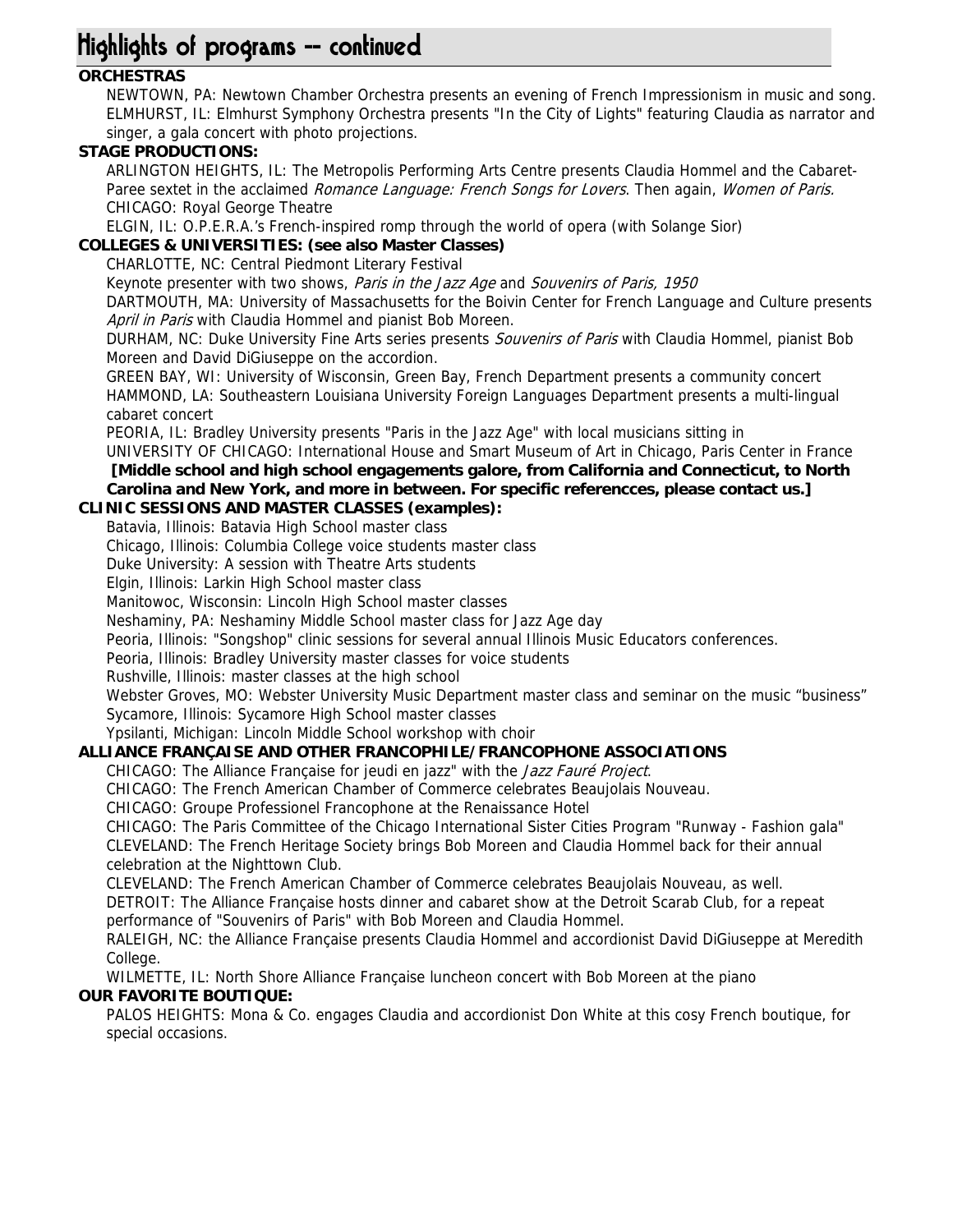#### **Performance Spaces and Formats**

**Claudia Hommel's solo concerts and cabaret shows** are custom-made to be played in one act or two; as intimate theatre piece with sets and lighting; large-ensemble musical evening on concert stage, or multiple sets in a nightclub setting. Create a magical evening of theatre and song with as little as piano or accordion or as much as jazz ensemble or chamber orchestra.

#### **Repertoire of Programs**

Claudia Hommel's repertoire encompasses French *chansons*, American standards, 19<sup>th</sup> and 20<sup>th</sup> century art songs and theatre music. The following shows are in her current repertoire.

#### **Women of Paris: the great ladies of song**

An homage to the 20th century women who brought Paris to the rest of the world with their songs, among them: Yvette Guilbert, Paulette Darty,Mistinguett, Josephine Baker, Bricktop, Lucienne Boyer, Juliette Gréco, Edith Piaf. Created with pianist/music director Bob Moreen. Performed in one-act or two. -- Madame Arthur, Fascination, Mon homme, J'ai deux amours, Chanson des vieux amants, Parlez-moi d'amour, Padam padam and more!

#### **The Jazz Fauré Project** with Bobby Schiff and Sean Harris

Watch what happens when French Impression meets American jazz. This cabaret confection gives the 19th century hit-songs of Gabriel Fauré the velvet treatment—from swing to bossa, wistful ballad to snappy *joie de vivre*. Arranged for jazz quartet and two singers, this concert will delight jazz, classical and pop music audiences.

## **Romance Language – French songs for lovers**

Claudia Hommel brings together an exquisite ensemble of her favorite players to flirt, caress, love, lose, remember, and celebrate with the original French versions of *Cherry Pink, Under Paris Skies, Moulin Rouge, I wish you love* and more. So light a candle, pop a champagne cork, and nestle close to your amour. From the elegant Ballroom of Chicago Symphony Center to large venues, with full ensemble of piano, bass, accordion, violin, drums, guitar, reeds or with a smaller select ensemble.

# **Souvenirs of Paris, 1950 - a cabaret**

The most widely-performed of Claudia's cabaret theatre, *Souvenirs of Paris, 1950* introduces Marcelle, a Parisian cabaret owner who recounts through song and spoken word the events of her life in France—from her love affair with an American merchant marine in the 1930s to the post-war "invasion of her Paris" by American tourists. The musical revue features songs made famous by Edith Piaf, Juliette Gréco and Yves Montand and songs celebrating the Paree of American composers Cole Porter, Duke Ellington, Vernon Duke. Best of all, her character Marcelle and Marcelle's drama inspire the audience, young and old, French, American, Togolese or Japanese to say "you took me to Paris!"

## **Picasso and Matisse Go to the Music Hall—an illustrated concert**

What were they hearing that made them paint like that! Songs and slide projections of French masterpieces from 1880 to 1950 take us from Ravel's ghost-written hit song "Fascination" to Josephine Baker's "Petite Tonkinoise" at the Folies Bergeres and Edith Piaf's "Clown" at the Olympia Music Hall.

#### **Paris in the Jazz Age - a musical revue**

Bob Moreen and Claudia Hommel pay homage to the cakewalk, ragtime, the Charleston, Josephine Baker, Ada "Bricktop" Smith, Mistinguett, Maurice Chevalier, Cole Porter, Duke Ellington, Darius Milhaud, Francis Poulenc, Claude Debussy, Kurt Weill, and the "crazy years" between the two World Wars. Local musicians are invited to sit in! Invite all the flappers and dandies for a lively retro evening.

## **Espresso - 4 Chicago voices**

The secret behind this brew is four of Chicago's favorite cabaret singers and a repertoire of the best of the American and European songbooks. Featuring Elizabeth Doyle, John Eskola, Bob Moreen and Claudia Hommel.

## **The Travel Abroad Trio**

Claudia, Sean Harris and Elizabeth Doyle have a flair for languages and styles—French, German, Italian, Spanish, Portuguese, and even Chinese; Neapolitans, spirituals, pop songs, swing and jazz, opera arias, art songs and original songs.

Claudia Hommel is an Illinois Arts Tour and Arts-in-Education artist. Non-profit institutions in Illinois can seek fee support from the Illinois Arts Council.